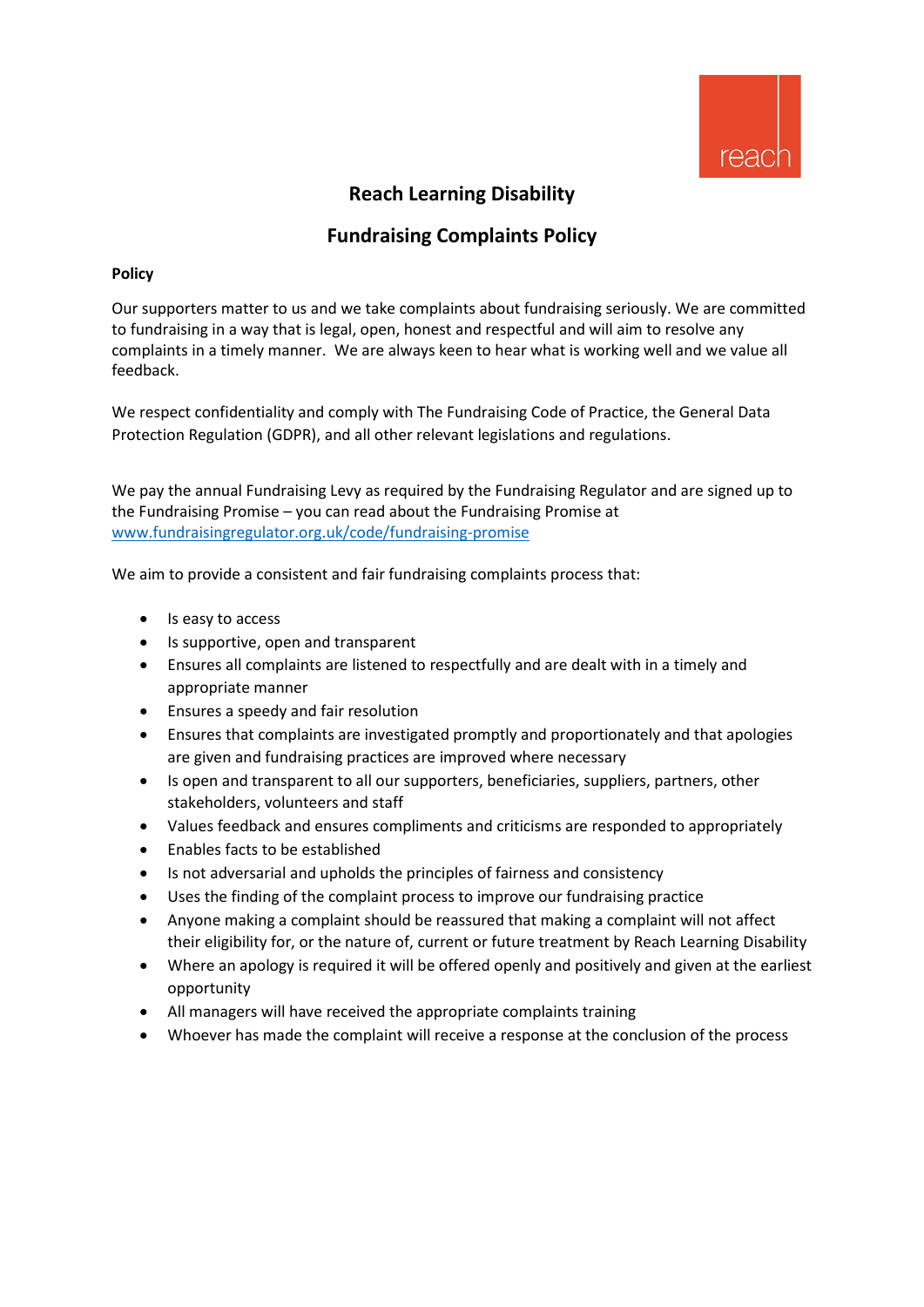# **Activities covered by our Fundraising Complaints Policy include:**

- The raising of voluntary income in the form of donations, grants, income from community fundraising and events, sale of goods at fundraising events, appeals to individuals and organisations, legacy gifts and in memoriam gifts
- Stewardship of grants and relationships with supporters
- The staging of events, collections, performances or other activities related to the raising of voluntary income run by Reach staff, volunteers or other third parties on our behalf
- The sale of donated goods, tickets or items which are part of fundraising activity
- Communications with existing and prospective supporters whether by means of an appeal or any other marketing relating to raising of voluntary income, request for any kind of support and/or participation in related activities
- Information contained in our online or hard copy materials relating to fundraising
- Voluntary income generation activities undertaken with or by third parties including but not exclusively, volunteers, partner organisations, funders, and commercial participators
- The storage, management and processing of data related to a named individual whether as a private individual or representatives of organisations.

## **Our Fundraising Complaints Policy does not cover:**

- Activities related to the delivery of services, courses and social activities to people with learning disabilities or unpaid carers. These activities remain within the control of our day service or care support.
- Training activities delivered to volunteers, staff and professionals from other organisations.
- Activities related to the sale of goods or services via our social enterprises including, but not exclusively, Reach Learning Disability Care CIC, our Flower Pod social enterprise or other social enterprise that we may establish in the future. For complaints relating to our social enterprises please contact our Administrator at our Head Office on 01636 819066 in the first instance. We recognise that there may be 'grey areas' where fundraising has taken place at a social enterprise. In this situation please contact the Fundraising Director and they will identify which complaints route should be followed and will provide information to the complainant as to the next steps.
- Activities relating to a contract or service level agreement with a third-party organisation concerning the delivery of services, courses, social activities to people with learning disabilities and/or other parties.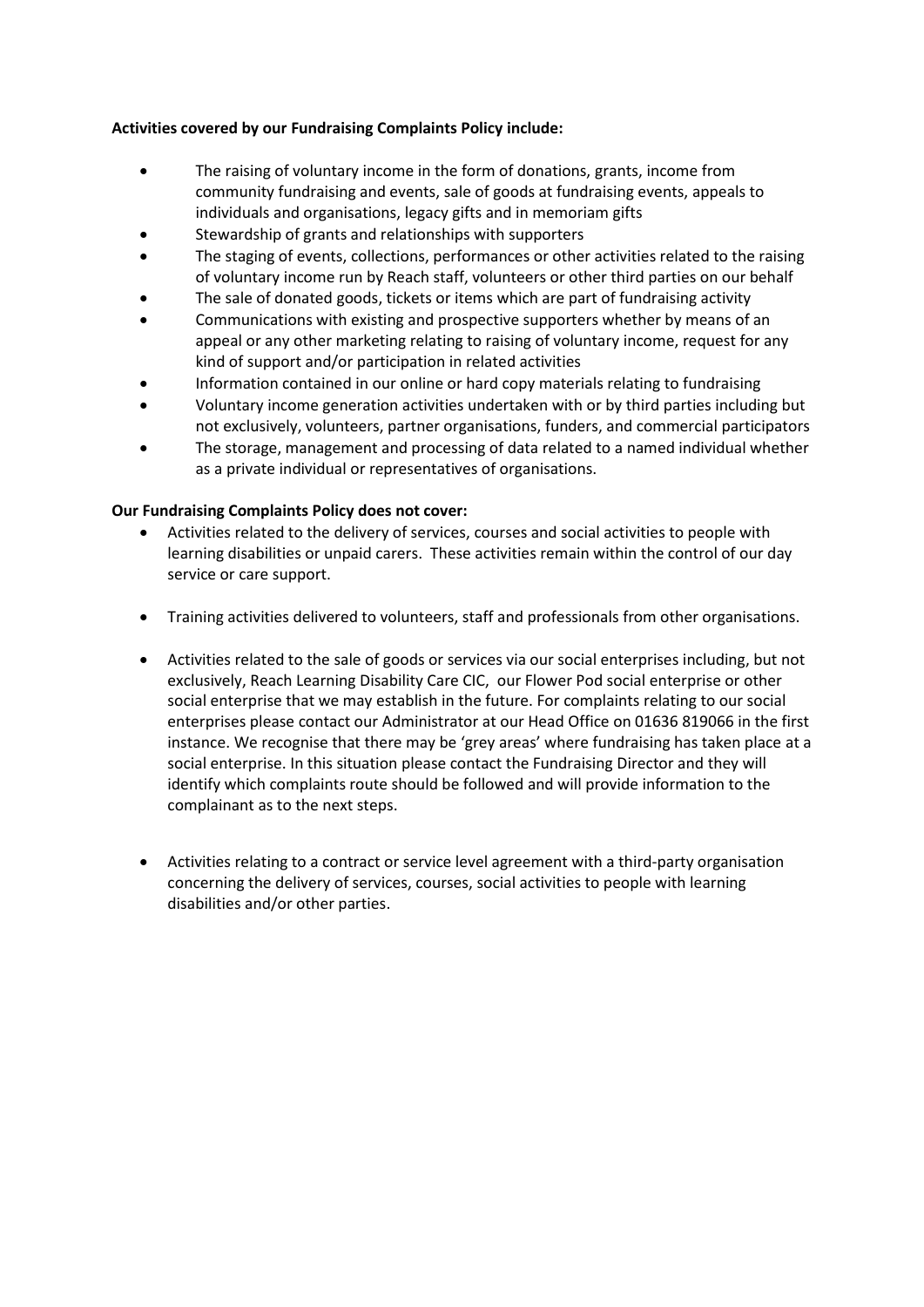# **Review and Approval Process:**

This policy will be updated annually and approved by the Board in July of each year unless changes are brought out by any other authorities at a different time.

| <b>Fundraising Complaints Policy reviewed and approved:</b>                                                   |                  |
|---------------------------------------------------------------------------------------------------------------|------------------|
| <b>Signature</b><br>(Chief Executive):                                                                        |                  |
| Date:                                                                                                         | 22nd April 2020  |
|                                                                                                               |                  |
| Fundraising Complaints Policy reviewed and updated: Removal of Reach Café CIC and change<br>from s/he to they |                  |
| <b>Signature</b><br>(Chief Executive):                                                                        |                  |
| Date:                                                                                                         | <b>July 2021</b> |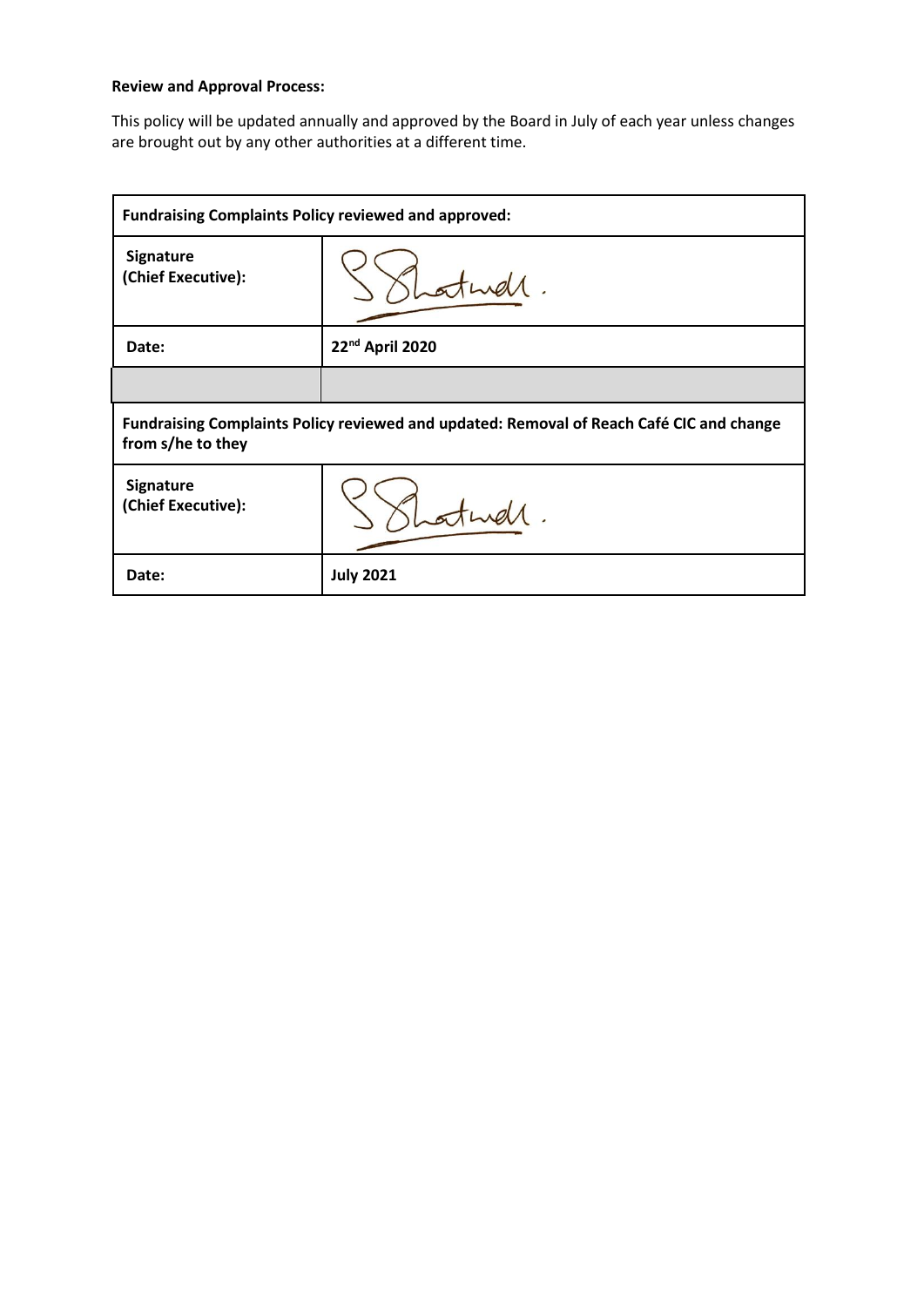

# **Reach Learning Disability**

## **Fundraising Complaints Procedure**

Complaints must be made within six months of the event to ensure that proper investigations can be carried out.

A complaint is defined as an expression of dissatisfaction (written or verbal) about a function, decision or service commissioned or delivered by Reach Learning Disability.

Any person or group can make a complaint.

If it is possible to resolve the matter immediately, there is no need to engage the complaints procedure, however a record will be kept on file.

#### **How to complain**

#### **Step one**

You may send your complaint to us in any of the following ways:

**Phone: 01636 819066** and ask to speak to the Fundraising Director.

**Email** the Fundraising Director on Julia.sandhu@reachuk.org

**Post:** Julia Sandhu, Fundraising Director, Reach Learning Disability, Prebend Passage, Southwell, NG25 0LA

Complaints related to fundraising will normally initially be dealt with by the Fundraising Director. Where it is not acceptable for the Fundraising Director to handle the complaint eg because s/he could be personally involved, the matter will be taken to the Chief Executive. In the absence of the Chief Executive the matter will go to a member of the Senior Management Team.

#### **Our aim is to ensure every complaint is acknowledged within 10 working days.**

#### **Step Two**

We will respond to your complaint. Your complaint will be fully investigated by our Fundraising Director, Chief Executive or other nominated Senior Manager within 20 working days starting from the date when the complaint was received. If it is not possible to give a full response within the timescale, we will contact you to provide an explanation and indication of when a full response can be expected (within a further 10 working days).